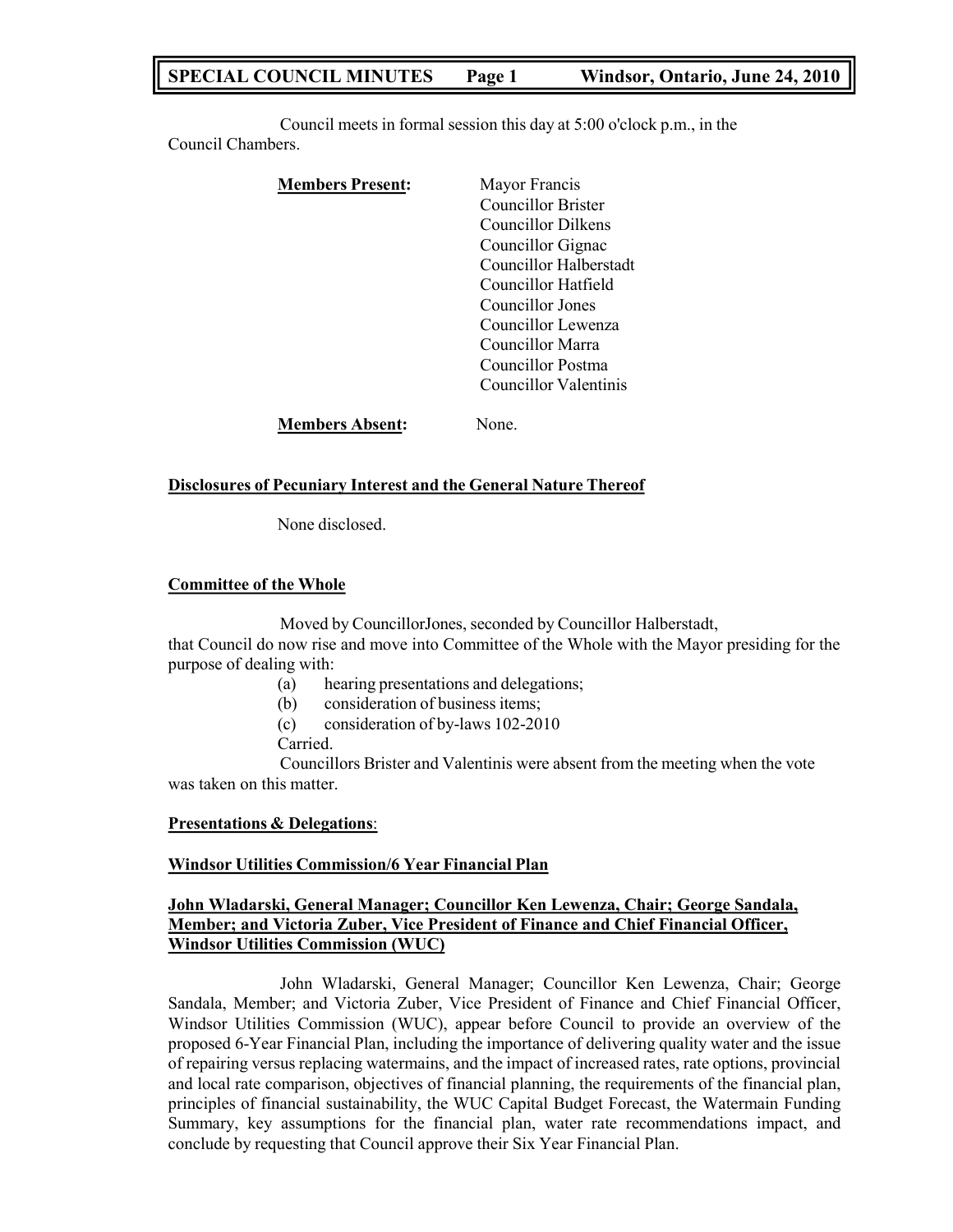## **Alex Foley, Ward 1 resident**

Alex Foley, Ward 1 resident, appears before Council to suggest that Council needs to act in the best interest of all its citizens, and should approve the proposed WUC Financial Plan for 2010-2015, along with the 6% rate increase to the basic consumption charge in each of five years.

## **Merv Dependleton, Ward 5 resident**

Merv Dependleton, Ward 5 resident, appears before Council to state support for the proposed WUC Financial Plan for 2010-2015, praising the extensive consultation process undertaken by WUC.

# **Bob Harper, Ward 2 resident**

Bob Harper, Ward 2 resident, appears before Council to speak in opposition to the proposed WUC Financial Plan for 2010-2015, suggesting that the current economic climate does not provide the proper environment for a water rate increase for citizens, and concludes by suggesting that WUC re-look their spending and budgets.

Mayor Francis leaves the meeting at 6:02 o'clock p.m., and Councillor Postma assumes the Chair.

Mayor Francis returns to the meeting at 6:05 o'clock p.m., and Councillor Postma returns to her seat at the Council table.

# **Les Chaif, Ward 2 resident**

Les Chaif, Ward 2 resident, appears before Council to speak in support of the proposed WUC Financial Plan for 2010-2015, praising the extensive consultation process undertaken by WUC, and concludes by suggesting that the recommendations are workable and should be adopted.

#### **Merv Dependleton, on behalf of Al Nelman, Ward 4 resident**

Merv Dependleton, on behalf of Al Nelman, Ward 4 resident, appears before Council to read a letter from Mr. Nelman, in which he praises the extensive public consultation process undertaken by WUC, and that Council should adopt the proposed WUC Financial Plan for 2010-2015, stating that this was properly vetted and debated by the Commission.

#### **Phillip DiPonio, Ward 1 resident,**

Phillip DiPonio, Ward 1 resident, appears before Council to speak in opposition to the proposed WUC Financial Plan for 2010-2015, stating that a water rate increase is not ideal at this point in time, and that there is no legitimate justification for it, and suggests that an independent audit be done by the Province of Ontario.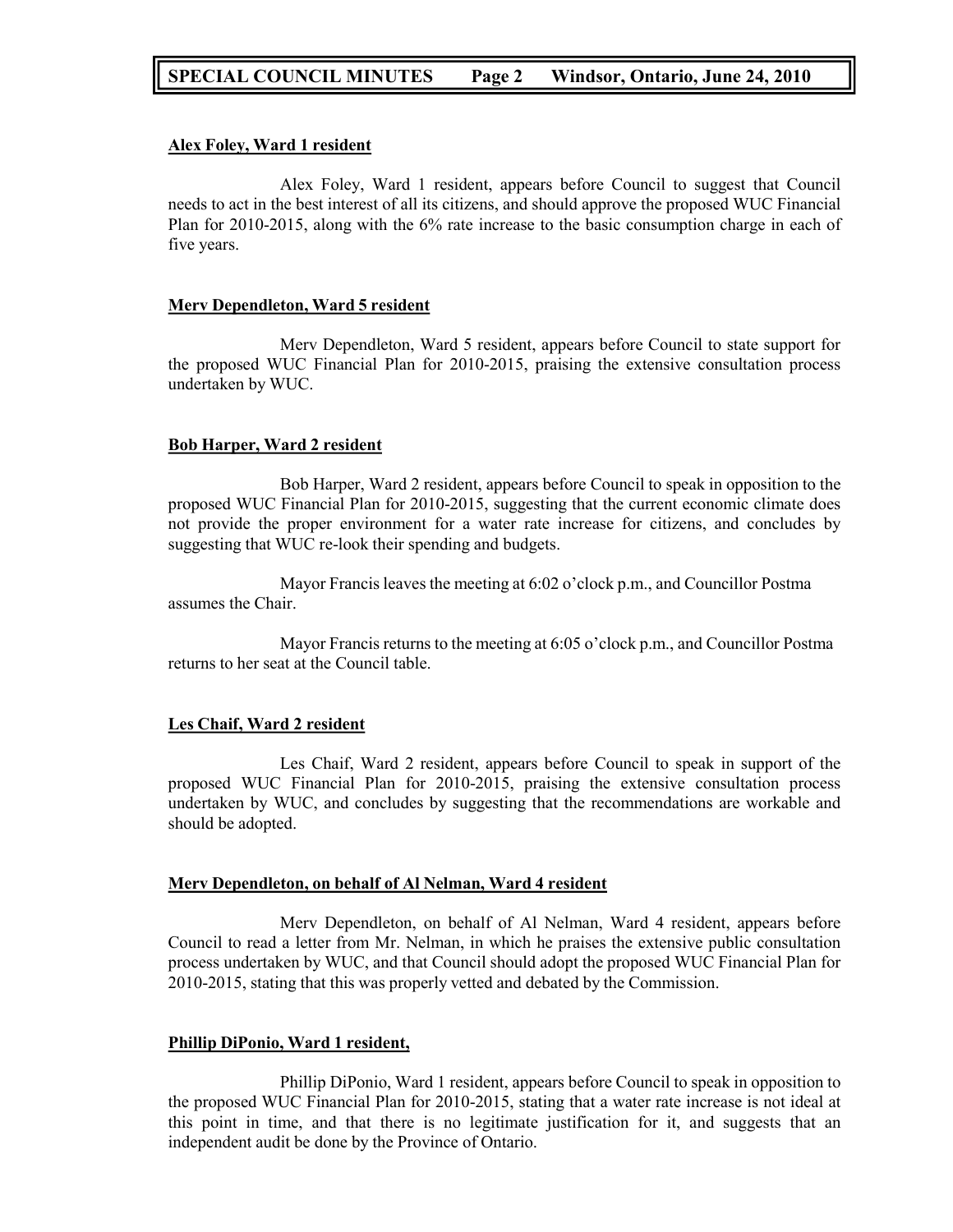# **SPECIAL COUNCIL MINUTES Page 3 Windsor, Ontario, June 24, 2010**

Mayor Francis leaves the meeting at 7:18 o'clock p.m., and Councillor Postma assumes the Chair.

Mayor Francis returns to the meeting at 7:22 o'clock p.m., and Councillor Postma returns to her seat at the Council table.

Moved by Councillor Lewenza, seconded by Councillor Jones,

That the Six Year Financial Plan as presented by the Windsor Utilities Commission (WUC) BE APPROVED as presented for 5 years commencing in 2011, and that the use of debentures BE APPROVED in principle for year 1, and that for further years, this be considered on a year to year basis.

> The motion is put and is lost. Aye votes: Councillors Lewenza and Jones Nay votes: Councillors Brister, Dilkens, Postma, Halberstadt, Valentinis, Marra, Gignac and Hatfield

Moved by Councillor Valentinis, seconded by Councillor Lewenza, **M241-2010** That City Council provide the following proposed recommended amendments to the 6-Year Financial Plan presented by the Windsor Utilities Commission on June 24, 2010:

- 1. That WUC revise the financial plan based on re-forecasted growth projections;
- 2. That debenturing of the reservoir be removed from the 6-Year Financial Plan based on the understanding that the City of Windsor will include the financing of the reservoir as part of its capital works forecast at the time of construction of the facility as determined in consultation with WUC;
- 3. That the plan be revised based on the understanding that the City of Windsor will provide bridge financing for year 2011;

and further, that WUC consider these changes, as well as possible changes to the rate structure proposed in the plan, and that a revised plan reflecting these recommendations be brought forward to City Council for consideration.

Carried.

MU/10720

#### **By-laws**

Moved by Councillor Dilkens, seconded by Councillor Gignac, That the following By-law No. 102-2010 be introduced and read a first and second

time:

By-law 102-2010 "A BY-LAW TO CONFIRM THE PROCEEDINGS OF THE COUNCIL OF THE CORPORATION OF THE CITY OF WINDSOR AT ITS MEETING HELD ON THE TWENTY-FOURTH DAY OF JUNE, 2010"

Carried.